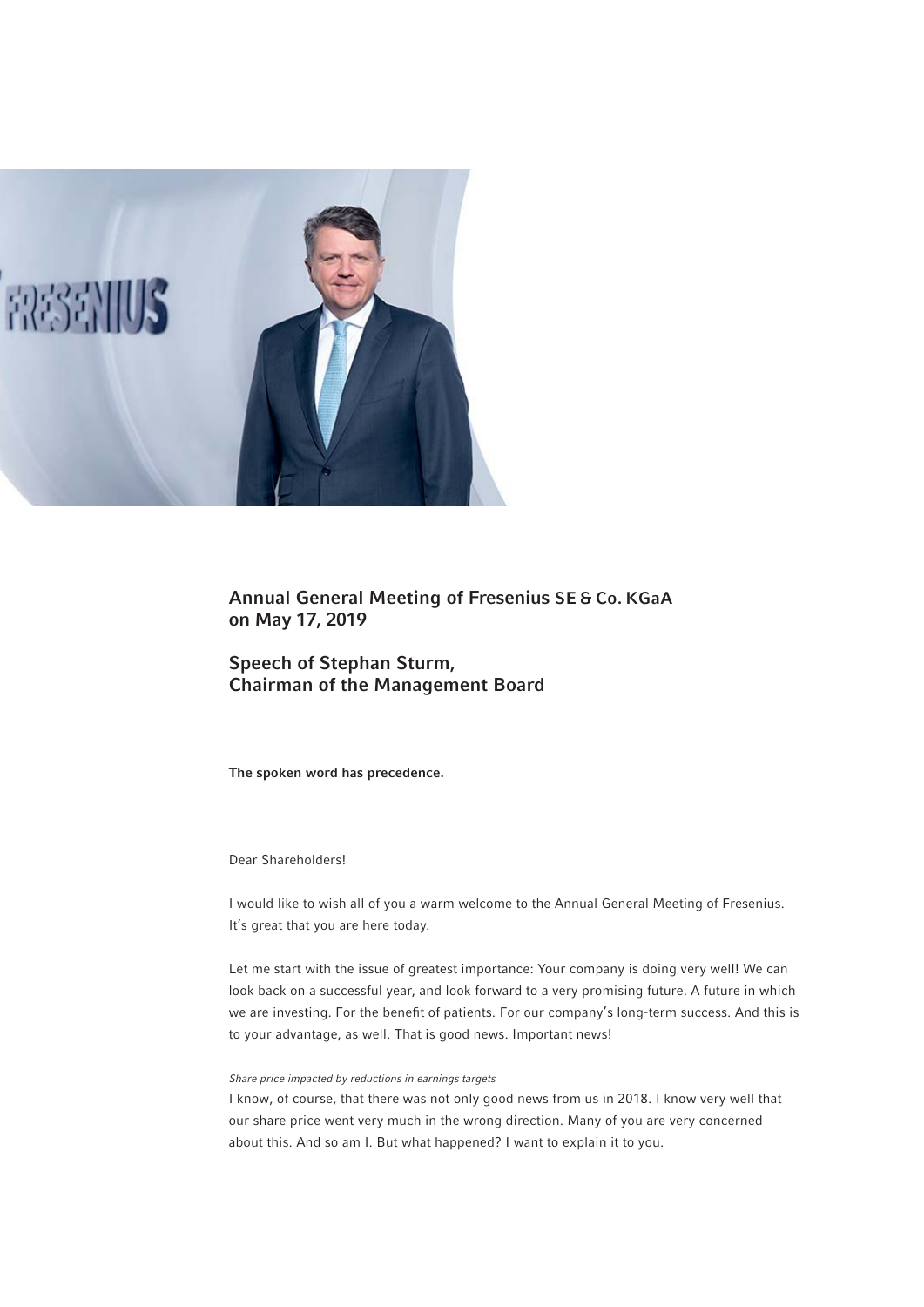You know that we always provide very precise guidance. How will our sales develop? Our earnings? And how will our business segments do? We give concrete answers – not just general statements – to these questions; detailed answers, in figures. You deserve to know where you stand with us, and normally we meet our targets. Sometimes we even beat them. That is what you are accustomed to from us.

Last year, unfortunately, we didn't succeed. We had to reduce our earnings targets – twice, within a short period. The first time on our 2018 quidance. And then on our mid-term targets. That is not what you are accustomed to from us. It definitely does not meet the standards we set for ourselves. I say quite frankly that it personally bothered me very much. It had a very negative impact on our share price, which you can see on the chart: The two big drops reflect the two downgrades in our earnings targets.

## *Positive development in the share price since the start of the year*

For us, this means winning back confidence. Winning back your confidence. I assure you that we will work very hard to do exactly that. This year our share price has continued to recover some of the lost ground, which shows that we are on the right track.

### *Successful conclusion to legal dispute with Akorn*

Another topic that made a lot of headlines in 2018 was our legal dispute with Akorn. No question: We wish it could have been avoided. As you will recall, Akorn is a U.S.-based generics maker that we wanted to acquire. Akorn's products would have made a sensible addition to Fresenius Kabi's portfolio. But during the takeover we discovered grave misconduct at Akorn. Product data had been systematically manipulated – an action totally incompatible with our values. We had no choice but to withdraw from the merger agreement. We knew this would lead to a very complicated legal battle, but we also knew that we were in the right. Ultimately, the U.S. courts confirmed it. This showed that we had very carefully prepared the takeover; we had secured contractual assurances for those areas that we were not allowed to examine during the due diligence process, which provided the basis for the judgment in our favor. What this success also showed is that we are uncompromising in the defense of our rights. For the sake of our company. For your sake, dear shareholders.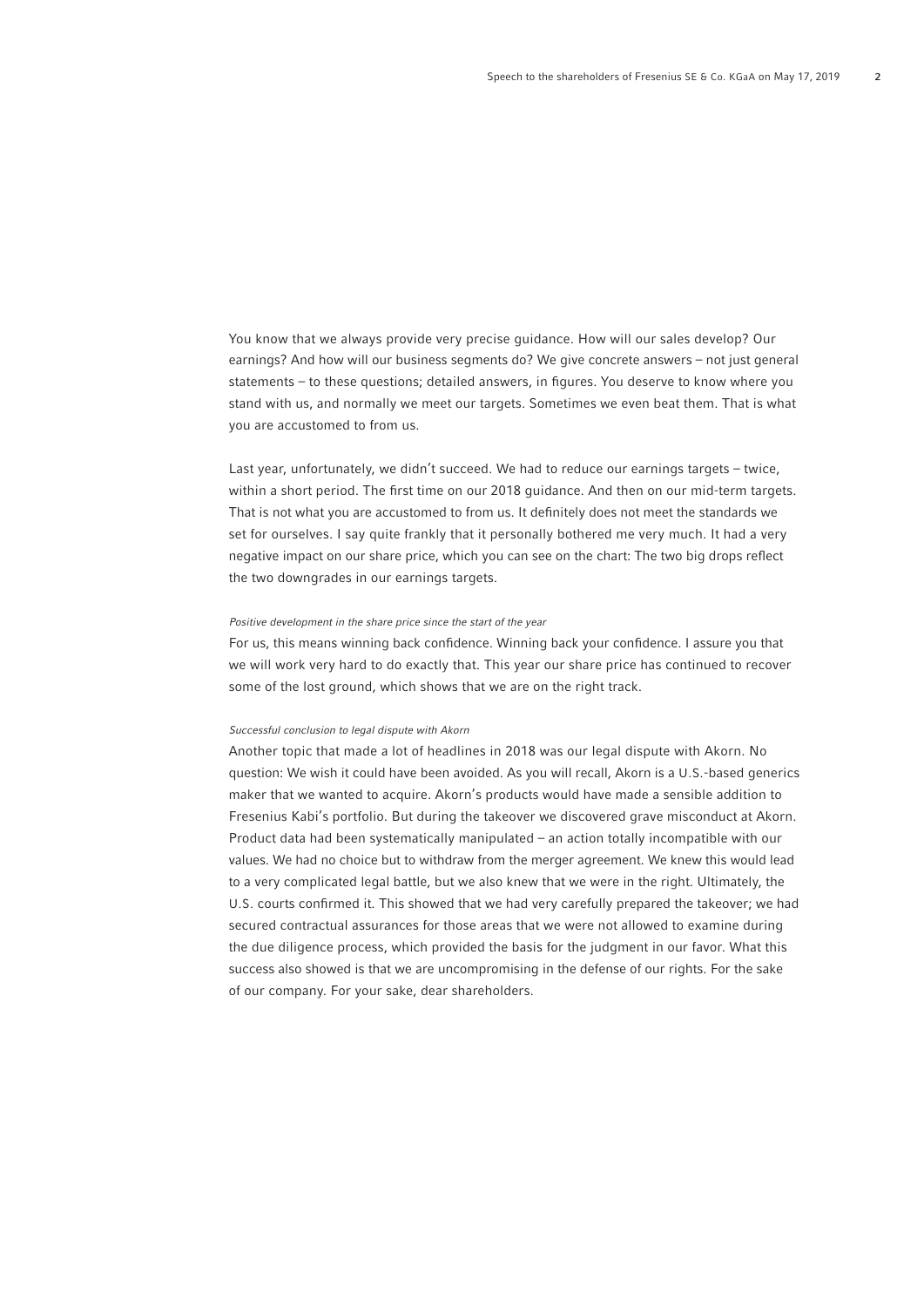*15th consecutive record year* Dear Ladies and Gentlemen!

2018 was not an easy year for us – not at all. But despite everything, it was still a successful year. Our figures show that:

- Sales:  $€33.5$  billion, an increase of 6 percent.
- Earnings: Almost  $E$ 1.9 billion, an increase of 7 percent.

We continued to grow – for the 15th consecutive year!

## *26th consecutive dividend increase*

This also means that, if you approve, the dividend will be raised again – to 80 cents, a strong increase of 7 percent that is equivalent to the increase in our earnings. In this way we are making sure you share in our success. This will be the 26th straight year that Fresenius has paid a higher dividend.

## *Fresenius is ever more people*

We have further increased the number of our employees – there are now more than 280,000! Every day they go to work for our patients – producing new medicines, developing new products, helping babies into the world and caring for very ill people. They are motivated, committed, and passionate about what they do. That makes me proud. Our employees make me proud. They are Fresenius, and their work is our success. I think that deserves a big round of applause.

Last year was not only a success in numbers: 2018 saw us take our business forward, as well. We expanded our activities in every business segment, and reached significant milestones. I would like to just briefly mention a few of them, which are symbolic of many others.

### *New dialysis machine for emerging markets*

Fresenius Medical Care is a good place to start. We have launched a new dialysis machine – the 4008A – developed especially for the needs of emerging markets. Robust, simple to operate and capable of providing treatment that meets Fresenius Medical Care's high standards.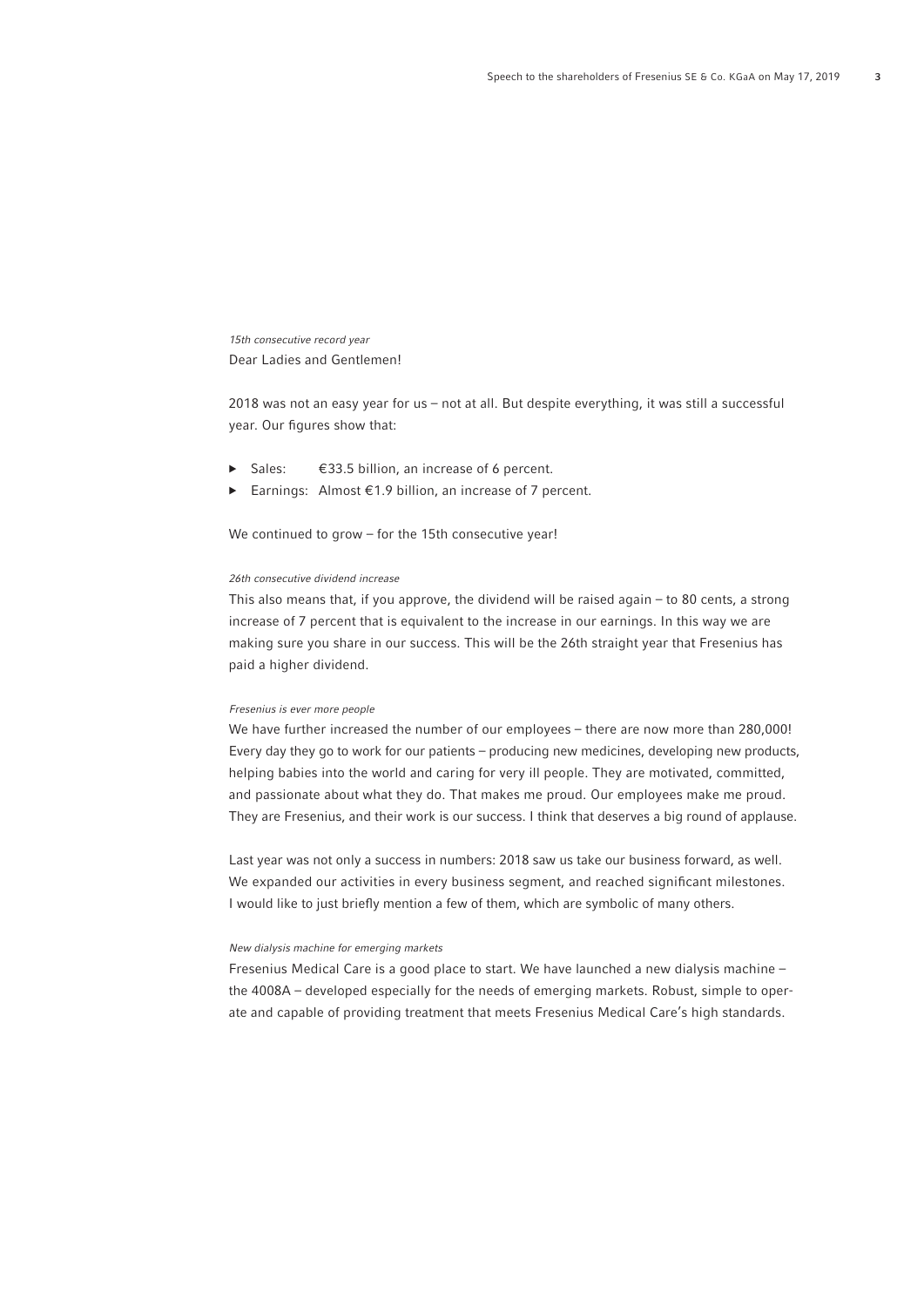Yet it also significantly lowers treatment costs, with the goal of making dialysis available to the greatest possible number of kidney disease sufferers. Their situation in many emerging market countries remains dire; in Asia, for example, only one in three people suffering from kidney disease has access to dialysis, which has created a huge treatment gap. In the case of end stage renal disease, as you know, dialysis is essential to saving lives, and we want to help these people. We must help them. Not least with the 4008A. It is being launched on the Indian market first, with other Asian countries to follow.

#### *Investments in production facilities*

At Fresenius Kabi, we have again invested heavily in our plants. It is a long list: Canada. China. The Dominican Republic. The Netherlands. The United Kingdom. The United States: And those are only some of the countries where we are expanding and upgrading our production facilities. Just in our plant near Chicago we will invest about € 350 million by 2026.

Why such major investments? For one thing, they ensure our continued growth: Demand for our products is rising, and we want to meet it. And for another, they enable us to meet our responsibility to patients. We are not making sneakers or chewing gum, but medicines – medicines needed urgently by people around the world. To live. To survive. Making sure that they can always obtain these medicines is anything but simple. Supply bottlenecks for the most important medicines arise frequently – even in highly advanced nations like the United States. Usually because of quality problems that prevent a producer from being able to deliver. We are fully engaged in confronting these bottlenecks. But how? First, our production quality, which is of the very highest level, keeps production stoppages to an absolute minimum – so that we ourselves do not cause a supply shortage. This is what we have been doing, and what we will continue doing. Secondly, we can also make up for product shortages by turning to our international production network. And quickly, too. When others must pull out, we can venture in. That is why we are investing so much in production. For helping to mitigate a shortage, Fresenius Kabi even won an award last year from the FDA, the U.S. drugs regulator.

#### *Expansion of the hospital business internationally*

Let me turn now to Fresenius Helios, which presents a mixed picture. The international business continues to perform very well. In Spain, Quirónsalud is developing according to plan: In sales, earnings and patients treated, all the arrows are pointing up, and we have opened a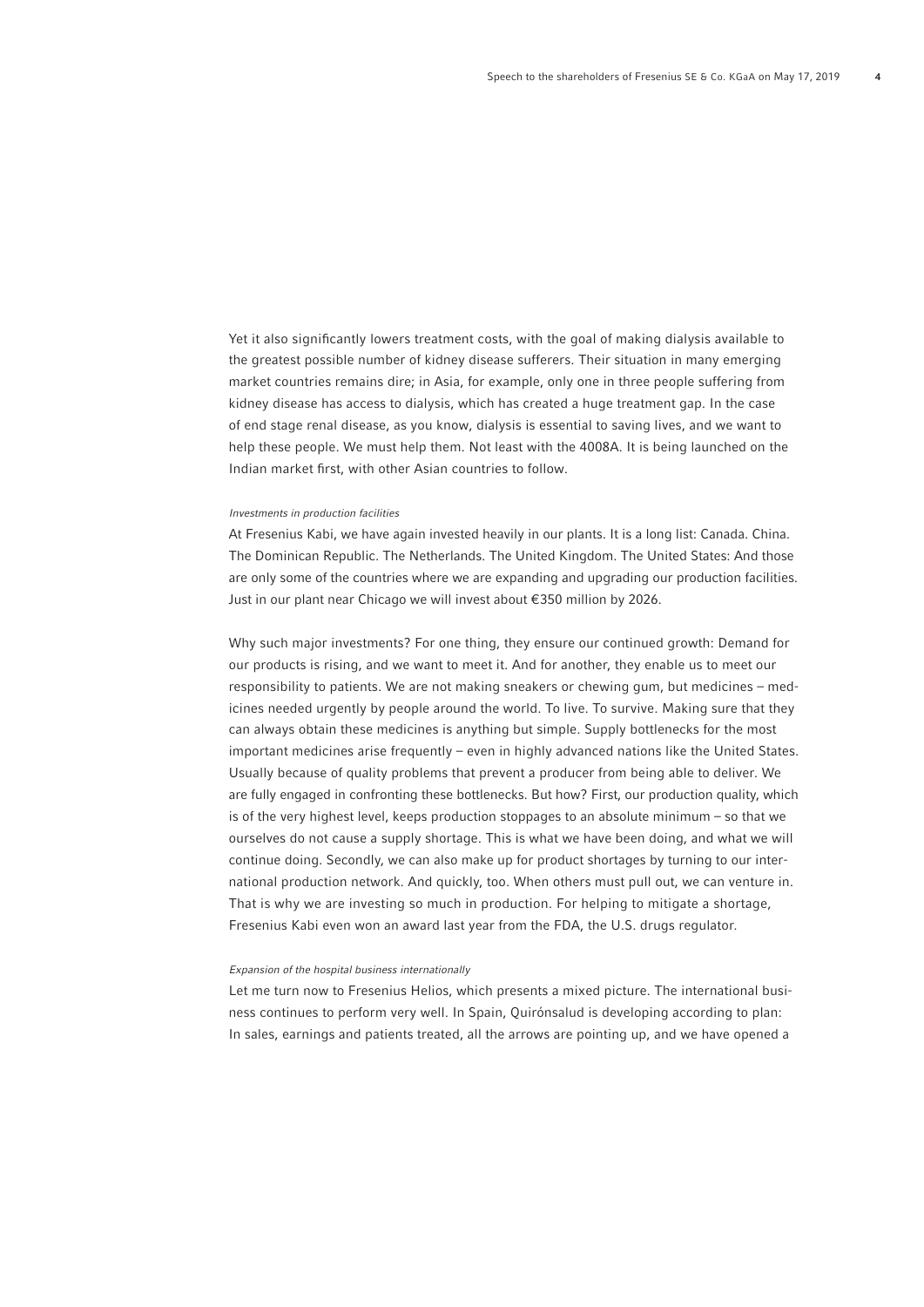complete new hospital in Cordoba. In addition, we will be active in another country: Colombia, where we agreed in October to acquire Clinica Medellín, which operates two hospitals in the city. Quirónsalud had already acquired Peru's largest hospital in 2017, and is now in Colombia. Latin America's hospital markets are growing, and we want to grow along with them.

#### *Challenges in Germany*

In Germany, unfortunately, things have not gone as smoothly. For years, patient numbers in our Helios hospitals went in only one direction – up. But last year, they fell. Why? It took longer than we had hoped to fill job vacancies, which led to a personnel shortage that prevented us from treating as many patients as planned. That was one reason. Another was the trend toward more outpatient treatment. But rest assured that this decline will remain an exception. We have already taken effective measures – which I will tell you about in a moment.

First, though, there is something that I think is worth pointing out: Helios, despite these challenges, remains Germany's leading hospital group. Helios leads in size – and it leads in quality!

#### *Reorganization of the rehabilitation business*

This brings me to another milestone. It involves our inpatient rehabilitation business. In 2018 we reorganized it, transferring 38 rehabilitation facilities in Germany from Helios to Vamed. This means Helios can now focus even more on acute care, as well as its continued internationalization. And Vamed? Now with a strong presence in Germany, along with its already existing operations in Austria, Switzerland, the Czech Republic and the United Kingdom, Vamed has become one of Europe's leading providers of post-acute care.

#### *2019: A year of investment*

You can see that Fresenius is in very good shape. We are still growing. But success does not just happen by itself, and success does not just continue by itself. We must make it happen, and that is what we intend to do! 2019 will be a year of investment. We are not coasting on our success – to the contrary, we are shifting up a gear. We have already made very major investments. In research and development. In production. In our hospitals, and in the continued development of our business. So why are we significantly increasing these already very large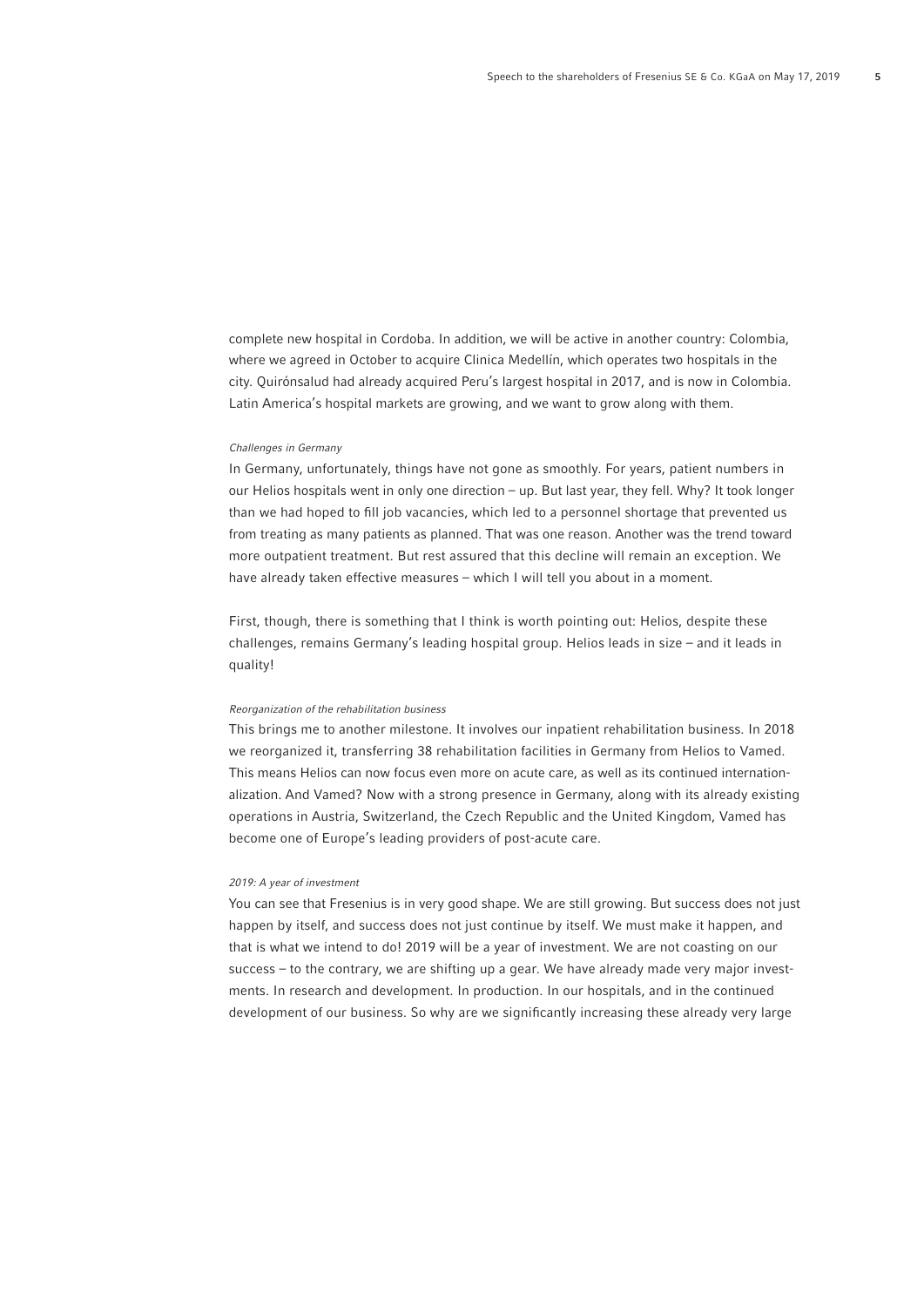investments? So that we can achieve dynamic growth in the future, as well. To prepare Fresenius even better for the future. Here are some specific examples:

#### *Fresenius Medical Care: Investments in home dialysis*

At Fresenius Medical Care, we closed the acquisition of NxStage in late February. NxStage makes machines for home dialysis – a therapy carried out in the patient's own home and not, as is customary, in a dialysis clinic. This therapy area is growing fast and we want to grow in it. Home dialysis – while not suitable for every patient – offers major benefits to those who can receive their therapy this way: Above all, increased flexibility and an accompanying improvement in quality of life. For this reason, we want to offer home dialysis on a large scale – and we are developing the essential infrastructure for it. Training centers, for example. Skilled and highly qualified employees. Logistics. And, of course, the machines themselves.

#### *Fresenius Kabi: Investments in all areas*

My second example: Fresenius Kabi, where we will be investing very broadly. That means in all our core businesses – generics, infusion solutions and clinical nutrition – and also in our new biosimilars business. In fact, we launched our first biosimilar on the market two weeks ago.

#### *Helios: Investments in expanded offering and additional services*

We have recently encountered headwinds at Helios, as I mentioned earlier. One cause is the trend toward outpatient care, to which we are responding. How? By significantly expanding our outpatient offering, for which we have established a new Helios division. We have also established a division for new business models such as video consultations with physicians, medical check-ups, faster and more convenient appointment scheduling, and occupational medicine that can be offered to other companies as a service. The digitalization of hospital processes will continue. In addition, we will develop centers for specific pathologies and disease patterns. The goal: To bundle knowledge, expertise and experience for specialized areas in one hospital. So that we can offer the best possible treatment – much better than could be offered in a typical hospital. For the benefit of our patients. And not least, Helios wants to hire 1,000 new care personnel, in order to provide optimal care for our patients. And to ensure that we never have to turn away patients, anywhere, because we do not have enough people to look after them.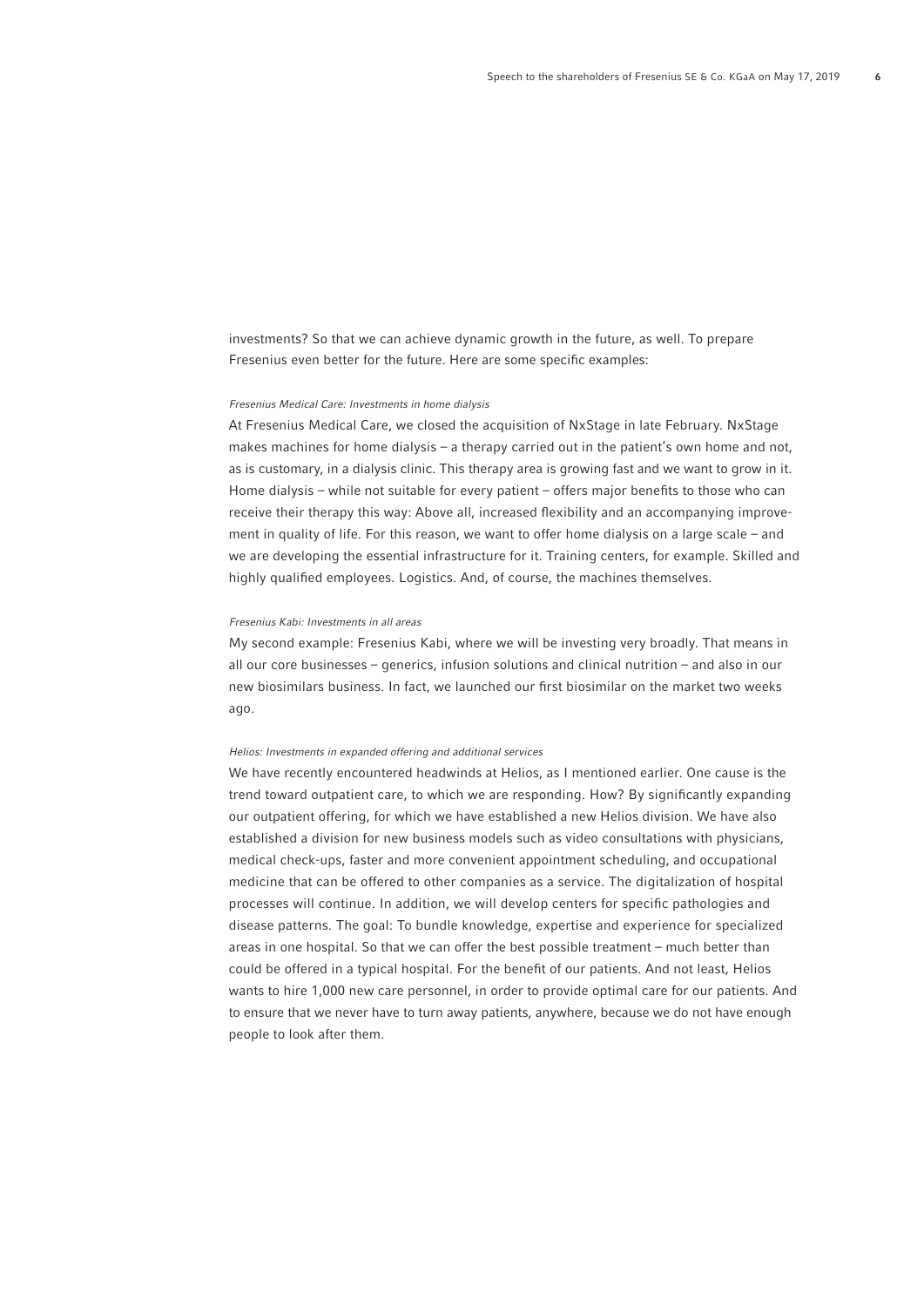#### *Quirónsalud: Investments in innovative medicine*

We are building a new hospital in Torréjon, just outside the Spanish capital Madrid. In the city itself we are developing Spain's first center for proton beam therapy, a highly advanced method for treating cancer that is extremely precise. This means it also has significantly reduced side effects.

#### *Vamed: Expansion of the rehabilitation business in Europe*

At Fresenius Vamed, we will invest in the expansion of the European rehabilitation business, in particular. But the other areas of the business will also be expanded. These include the sterilization of medical instruments – a very important and sensitive area for hospitals. Without sterile instruments, surgeons cannot operate. We are now one of the leaders in this area in Germany, and intend to expand our position.

### *Short- and mid-term outlook*

The thing about investments is, they cost money. Additional investments cost additional money. This weighs on our earnings, and we therefore do not expect them to increase in 2019 – at least not significantly. We anticipate earnings at about the same level as 2018, without accounting for currency fluctuations. But this should be a one-time standstill: After 2019 we expect a return to dynamic growth. Our forecast from 2020 to 2023: An average of 5 to 9 percent annually.

2019 will not be only a year of investment, but also another year of growth. That can be seen in our sales, which should climb 3 to 6 percent this year – and then somewhat faster. Here as well we can provide a concrete target for 2020 to 2023: An average of 4 to 7 percent per year.

An important point: This guidance is based entirely on organic growth, which means growth from our own strength. We can calculate in small- and mid-sized acquisitions, and then the expected growth rates are each about one percentage point higher.

I just mentioned small- and medium-sized acquisitions, but you are probably wondering, what about larger ones? The strategic ones, of which we have made a few over the years? I am certain there will be more large takeovers. They will continue to drive our successful development in the future, and continue to complement our organic growth. But when, exactly? I cannot say yet. Probably not this year; more likely from 2020. One thing is clear, though: We are ready.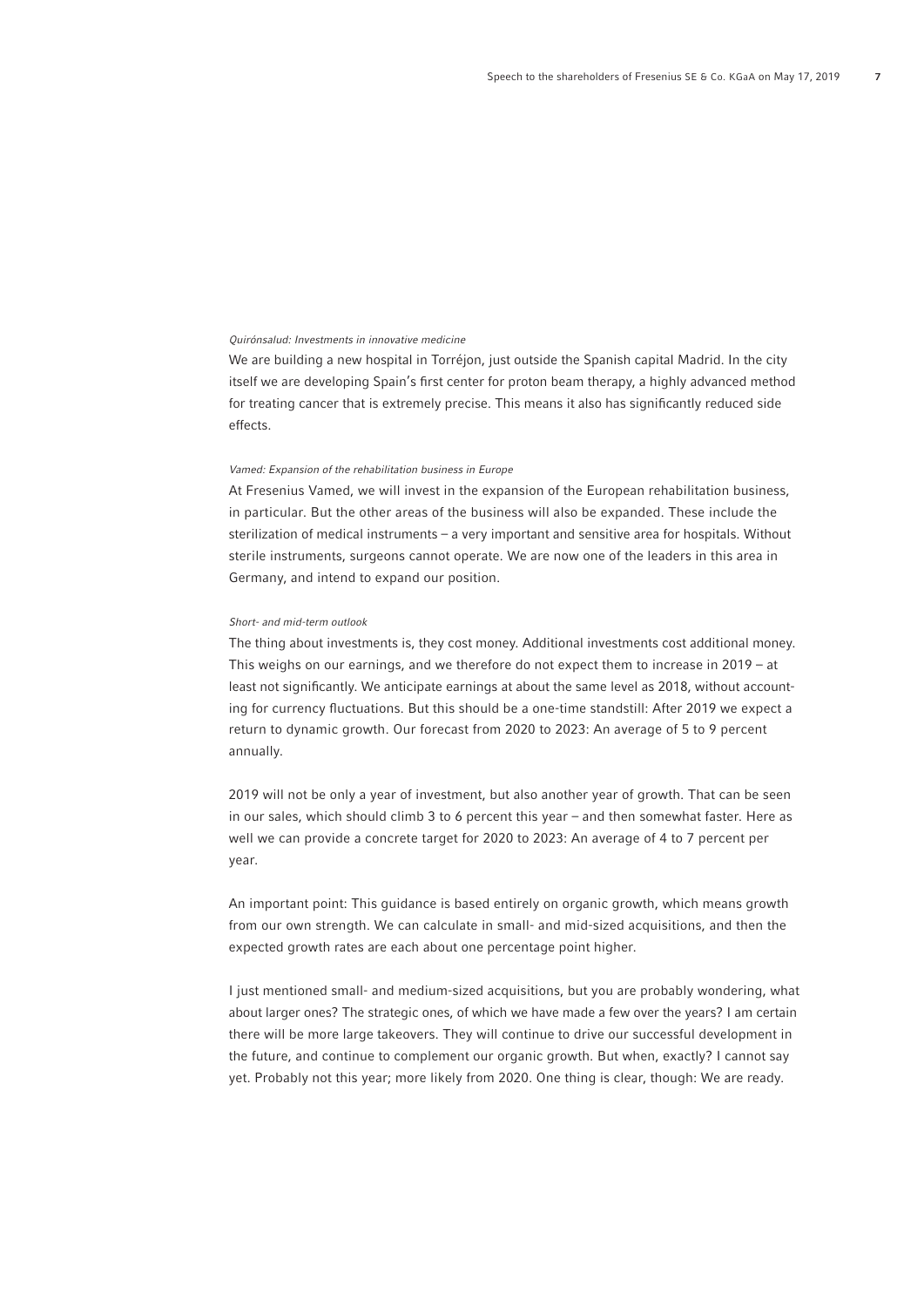When the right opportunity presents itself, we can move on it – and we will. From a position of strength, both in terms of finances and at the level of management. And we will proceed as we have done previously. Cautiously. Selectively. But also with the necessary boldness and an eye for opportunities.

## *A strong, diversified healthcare group*

Another thing that will not change is our decentralized structure. It has proved its value. Our four business segments have also stood the test. Each one is on its own a strong and stable pillar of our success, and this will not change. However, we will work to reinforce and better connect the business segments, to make them an even stronger basis for future growth. But what do I mean by that?

We want to cooperate much more closely across our company. We have, as I mentioned, a decentralized organizational structure. That will continue. We put great weight on having independent and dynamic units, which bring us many advantages. The ability to move faster, for example. We want to continue benefiting from these advantages, but we know that a decentralized approach costs us synergies. It leaves potential untapped. Potential that we could use without losing speed. I am convinced of this. Which is why, on the Management Board, we are pushing very vigorously to better connect the business segments.

We have already taken some first, very promising steps in this direction. Let me give you a few examples.

## *Cooperating on entry into the North American infusion solutions market*

Fresenius Kabi is a leading provider of infusion solutions in Europe, Asia and Latin America. But we are not present in this market in the United States. With the support of Fresenius Medical Care, that is going to change. Because Fresenius Medical Care already has large production and logistical capacities in the country that we intend to use – to the advantage of both companies. In this way we can keep production and logistics costs low, and simultaneously provide a fast, reliable supply of high-quality products.

## *Cooperating on the acquisition of Clinica Medellín*

My second example is the acquisition by Quirónsalud of Clinica Medellín in Colombia. Fresenius Medical Care and Fresenius Kabi have operated successfully in this country for many years, which was a great advantage during negotiations. It will be an even greater